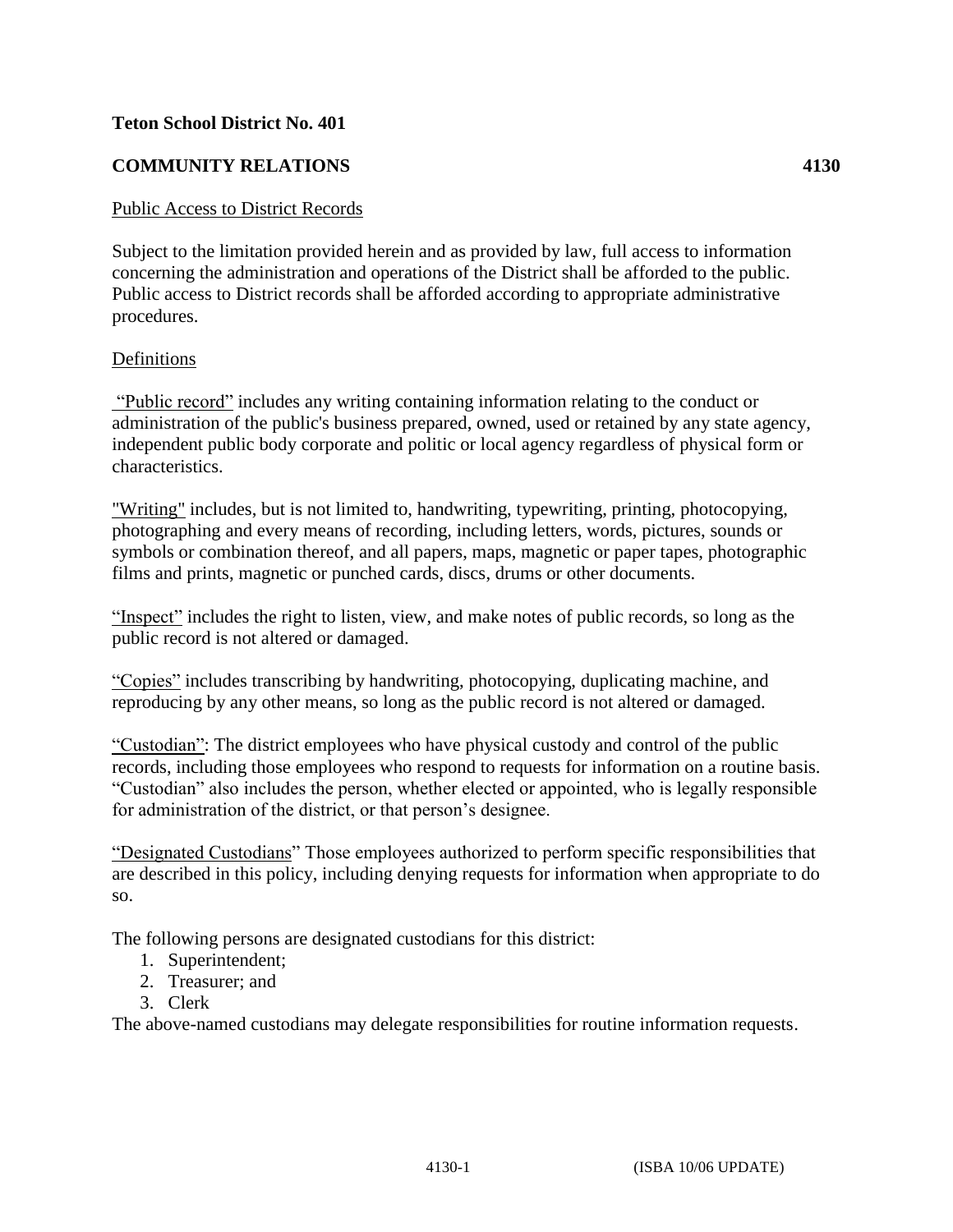The Board Clerk and Superintendent shall serve as "public records coordinators" with responsibility and authority for ensuring compliance with the display, indexing, availability, inspection, and copying requirements of state law and this policy. As coordinator, the Superintendent shall authorize the inspection and copying of the District's records only in accordance with the criteria set forth in this policy.

Public records of a school district do not include the personal notes and memoranda of staff that remain in the sole possession of the maker and which are not generally accessible or revealed to other persons.

In accordance with Title 9, Chapter 3, Idaho Code, the following records shall not be subject to public inspection and/or copying:

- 1. Any public record exempt from disclosure by federal or state law or federal regulations to the extent specifically provided for by such law or regulation. This includes, but is not limited to, student records under the Family Educational Rights and Privacy Act;
- 2. All other personnel information relating to a public employee or applicant including, but not limited to, information regarding sex, race, marital status, birth date, home address and telephone number, applications, testing and scoring materials, grievances, correspondence and performance evaluations, shall not be disclosed to the public without the employee's or applicant's written consent;
- 3. Retired employees' and retired public officials' home addresses, home telephone numbers and other financial and non-financial membership records;
- 4. Records of a current or former employee other than the employee's duration of employment with the association, position held and location of employment. This exemption from disclosure does not include the contracts of employment or any remuneration, including reimbursement of expenses, of the executive director, executive officers or commissioners of the association. All other personnel information relating to an association employee or applicant including, but not limited to, information regarding sex, race, marital status, birth date, home address and telephone number, applications, testing and scoring materials, grievances, correspondence, retirement plan information, employment security information, and unemployment insurance benefit information and performance evaluations, shall not be disclosed to the public without the employee's or applicant's written consent;
- 5. Records relating to the appraisal of real property, timber or mineral rights prior to its acquisition, sale or lease by the District;
- 6. Any estimate prepared by the District that details the cost of a public project until such time as disclosed or bids are opened, or upon award of the contract for construction of the public project;
- 7. Examination, operating or condition reports and all documents relating thereto, prepared by or supplied to the District;
- 8. Records of any risk retention or self-insurance program prepared in anticipation of litigation or for analysis of or settlement of potential or actual money damage claims against the District and/or its employees except as otherwise discoverable under the Idaho or federal rules of civil procedure. These records shall include, but are not limited to, claims evaluations, investigatory records, computerized reports of losses, case reserves,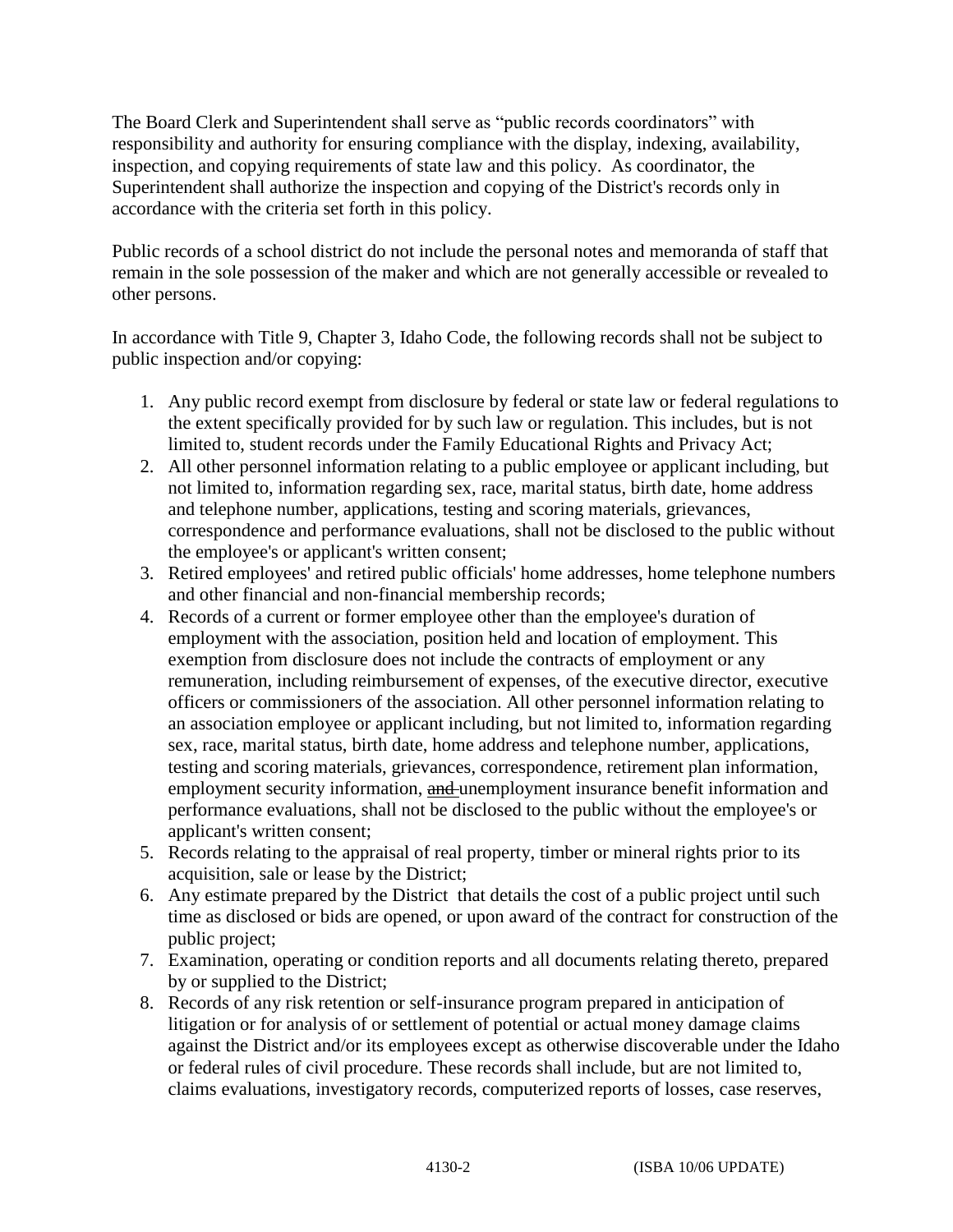internal documents and correspondence relating thereto. At the time any claim is concluded, only statistical data and actual amounts paid in settlement shall be deemed a public record unless otherwise ordered to be sealed by a court of competent jurisdiction. Provided however, nothing in this subsection is intended to limit the attorney client privilege or attorney work product privilege otherwise available to any public agency or independent public body corporate and politic;

- 9. Computer programs developed or purchased by or for the District for its own use. As used in this subsection, "computer program" means a series of instructions or statements which permit the functioning of a computer system in a manner designed to provide storage, retrieval and manipulation of data from the computer system, and any associated documentation and source material that explain how to operate the computer program. Computer program does not include:
	- a. The original data including, but not limited to, numbers, text, voice, graphics and images;
	- b. Analysis, compilation and other manipulated forms of the original data produced by use of the program; or
	- c. The mathematical or statistical formulas that would be used if the manipulated forms of the original data were to be produced manually.
- 10. Personal information from any file maintained for students. Information from student records shall be disclosed only in accordance with the requirements of the Family Educational Rights and Privacy Act of 1974 and adopted District policy;
- 11. Test questions, scoring keys, or other examination data used to administer academic tests;
- 12. Preliminary drafts, notes, recommendations and intra-District memoranda in which opinions are expressed or policies formulated or recommended, except that a specific record shall not be exempt when publicly cited by the District in connection with any District action;
- 13. Records that are relevant to a controversy to which the District is a party but which records would not be available to another party under the rules of pre-trial discovery for cases pending resolution;
- 14. Records of buildings, facilities, infrastructures and systems when the disclosure of such information would jeopardize the safety of persons or the public safety. Such records may include emergency evacuation, escape or other emergency response plans, vulnerability assessments, operation and security manuals, plans, blueprints or security codes;
- 15. The records of a library that, when examined alone or when examined with other public records, would reveal the identity of the library patron checking out, requesting, or using an item from the library;
- 16. Facts contained in any records of a juvenile maintained under the Juvenile Correction Act will be furnished upon request to any district where the juvenile is enrolled or is seeking enrollment. If a juvenile is fourteen (14) years or older and is adjudicated guilty of an offense that would be a felony if committed by an adult, the name, the offense of which the juvenile was adjudicated, and the disposition of the court will be disclosed;

However, the following records are subject to public inspection and/or copying: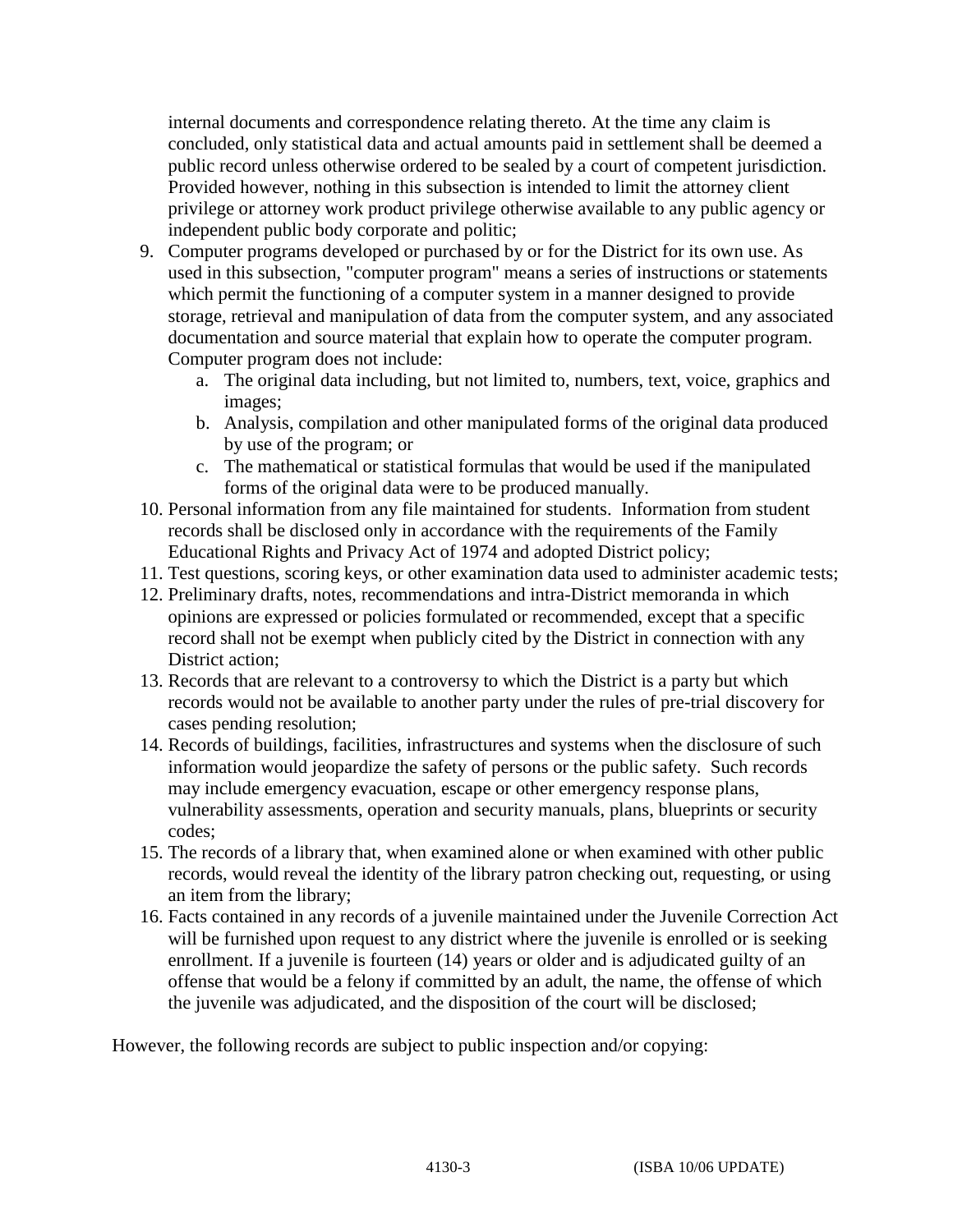All personnel records of a current or former public official reflecting public service or employment history, classification, pay grade and step, longevity, gross salary and salary history, status, workplace and employing agency.

### Distribution or Sale of Mailing or Telephone Number Lists Prohibited

This district will not distribute or sell for use as a mailing list or a telephone number list any list of persons, including students and employees, without first securing the permission of those individuals named on the list. This district will verify the identity of a person requesting a record to ensure that the requested record or information will not be used for purposes of a mailing or telephone list.

### Procedures for Requesting Public Records

Although the Public Records Law allows this district to require written requests for information, it is this district's policy to waive the formal requirement in those cases where the information requested is readily available and routinely provided by the district.

Under some circumstances, however this district may ask the individual or organization seeking the information to put the request in writing, and to provide the individual's or organization's name, mailing address, and telephone number. Those circumstances include instances when uncertainty exists over what the individual wants, when uncertainty exists over whether the information requested is protected or privileged, or when compiling or copying the information requested is anticipated to be unduly time-consuming or difficult.

The law prohibits asking why the information is needed, except to verify the identity of a person requesting a record to ensure that the requested record or information will not be used for purposes of a mailing or telephone list prohibited by I.C. § 9-348. This district is permitted to explain what records are available and to help identify the material that is desired. This district is also permitted to allow the person to examine non-exempt files in order to select the specific records needed.

Staff must maintain vigilance to see that records are not altered or destroyed, but the law prohibits examination of any copy, photograph, or notes in the person's possession.

When necessary, a designated custodian may authorize an examination of records to be completed outside of regular working hours. In this event, the persons designated to represent the custodian during such examination will be entitled to reasonable compensation to be paid to them out of funds provided in advance by the person examining the records.

If there is a request to mail copies of documents to an individual, the custodian may request advanced payment for the copies and a stamped, self-addressed envelope large enough for the number of copies. If the information requested is unusual, or if there is confusion about what is being sought, the individual may be asked to submit the request in writing, along with advance payment for copies and a stamped, self-addressed envelope large enough for the number of copies. If it is deemed unnecessary to receive a written request, advance payment or a self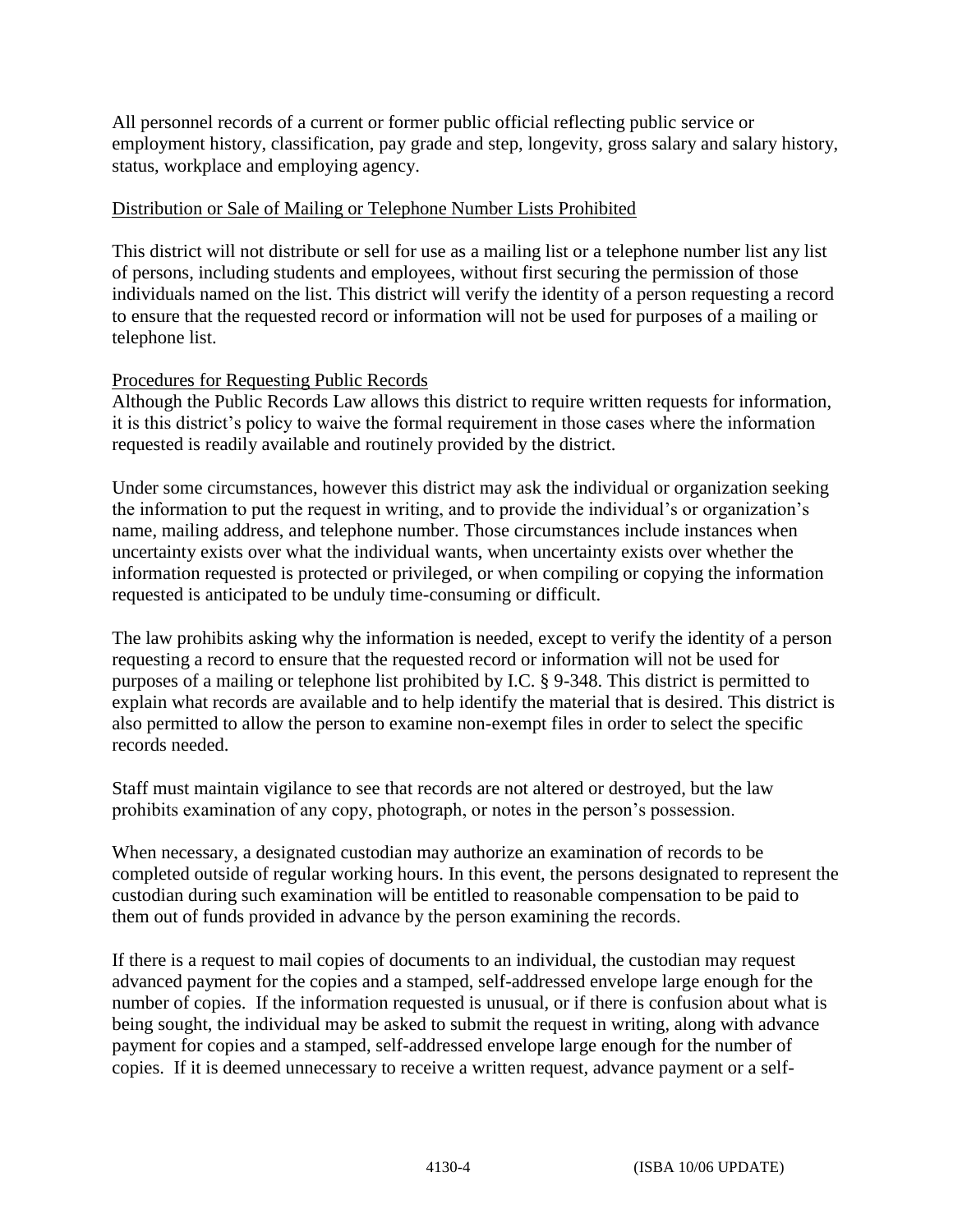addressed, stamped envelope, any or all of the requirements may be waived. Any questions should be referred to a custodian of the records.

The District shall either grant or deny a person's request to examine or copy public records within three (3) working days of the date of the receipt of the request for examination or copying. If it is determined by the District that a longer period of time is needed to locate or retrieve the public records, the District shall so notify in writing the person requesting to examine or copy the records and shall provide the public records to the person no later than ten (10) working days following the person's request. If the District fails to respond, the request shall be deemed to be denied within ten (10) working days following the request. If the District denies the person's request for examination or copying the public records or denies in part and grants in part the person's request for examination and copying of the public records, the person legally responsible for administering the District or the District's designee shall notify the person in writing of the denial or partial denial of the request for the public record. The notice of denial or partial denial shall state that the attorney for the District has reviewed the request or shall state that the District has had an opportunity to consult with an attorney regarding the request for examination or copying of a record and has chosen not to do so. The notice of denial or partial denial also shall indicate the statutory authority for the denial and indicate clearly the person's right to appeal the denial or partial denial and the time periods for doing so. If a record is requested in electronic format and the record cannot be converted to another electronic format within ten (10) working days, the District shall notify the person requesting the records of the same and provide the records to such person at a time mutually agreed upon giving consideration to any limitations that may exist regarding electronic conversion.

If the record requested for inspection and/or copying contains both information exempted from disclosure and non-exempt information, the District shall, to the extent practicable, produce the record with the exempt portion deleted and shall provide a written explanation for the deletion.

The coordinator is authorized to seek an injunction to prevent the disclosure of records otherwise suitable for disclosure when it is determined that there is reasonable cause to believe that the disclosure would not be in the public interest and would substantially or irreparably damage any person or would substantially or irreparably damage vital governmental functions.

Unless a person requesting the public record can demonstrate an inability to pay or that the public's interest or understanding of the operation or activities of the school district or its records would suffer by the assessment or collection of any fee, the District will charge current copier contract price per copy. The custodian may require advance payment of the cost of copying. Further the District reserves the right to establish fees to recover the actual labor cost associated with the locating and copying of documents or records if the request is for more than one hundred (100) pages of paper records; or the request includes records from which nonpublic information must be deleted; or the actual labor associated with locating and copying documents for a request exceeds two (2) person hours.

If the information is also available in publication form, the district may offer the published material to the individual or organization at the standard cost of selling the publication.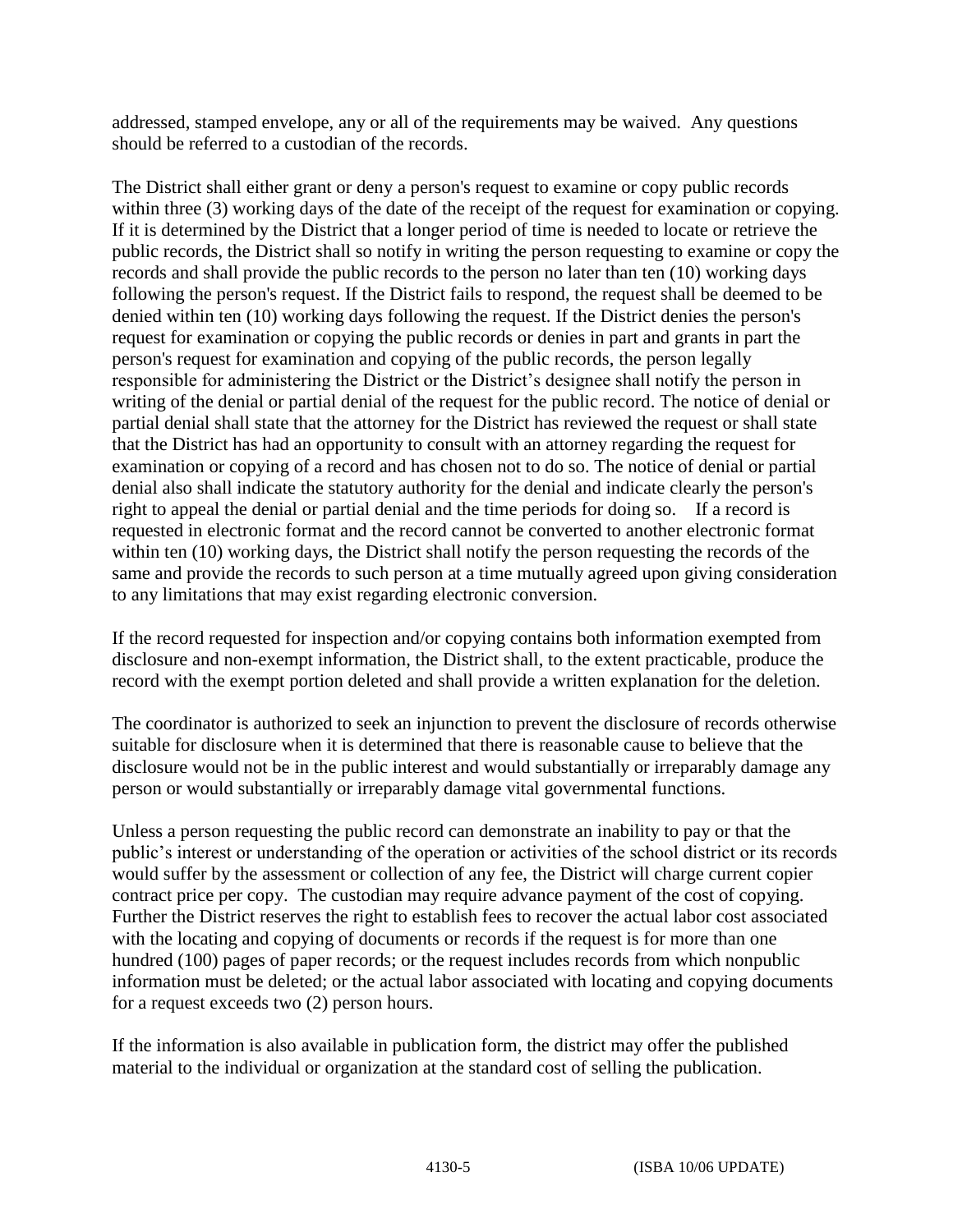If a record is requested electronically, a copy of a computer disc or similar record system the fee shall not exceed:

- (1) The District's cost of copying the information in that form;
- (2) The District's cost of conversion, or the cost of conversion charged by a third party, if the electronic record must be converted to another electronic form.

In the event an individual requests a record be provided in electronic format, the District shall provide the record in electronic format if the record is available in that format. A request for public records may be conducted by electronic mail.

Finally, the school district reserves the right to charge a uniform fee that does not exceed the School Districts direct cost of copying information for providing a duplicate of a computer tape, computer disc, microfilm or similar or analogous record system containing public record information.

# **INSPECTION AND CORRECTION OF AN INDIVIDUAL'S RECORDS**

An individual may inspect, copy, and request correction of public records pertaining to that person, except those portions of records that are exempt from disclosure. Such requests will be referred to a designated custodian immediately. A correction, or a written refusal to make the correction, must be made within ten (10) calendar days.

If a request to correct an individual's record is denied, written notification is required within ten (10) calendar days of the receipt of the request. A notice of refusal to amend a record must state the reasons for the refusal, and provide the statement of appeal rights and certificate of mailing as set forth below.

# **DENIAL OF REQUESTS**

If there is any doubt about whether information should be disclosed, the person who is making the request will be asked to submit that request in writing. The written request will immediately be directed to a designated custodian.

If a request for a record is denied in whole or in part, the person making the request must be notified in writing. This notice must include:

- 1. A statement that an attorney for the district has reviewed the request, or that the district had the opportunity to consult with an attorney and has chosen not to do so;
- 2. The statutory basis for the denial; and
- 3. A simple statement of the right to appeal and the time limit for an appeal.

A certificate of mailing must accompany the notice.